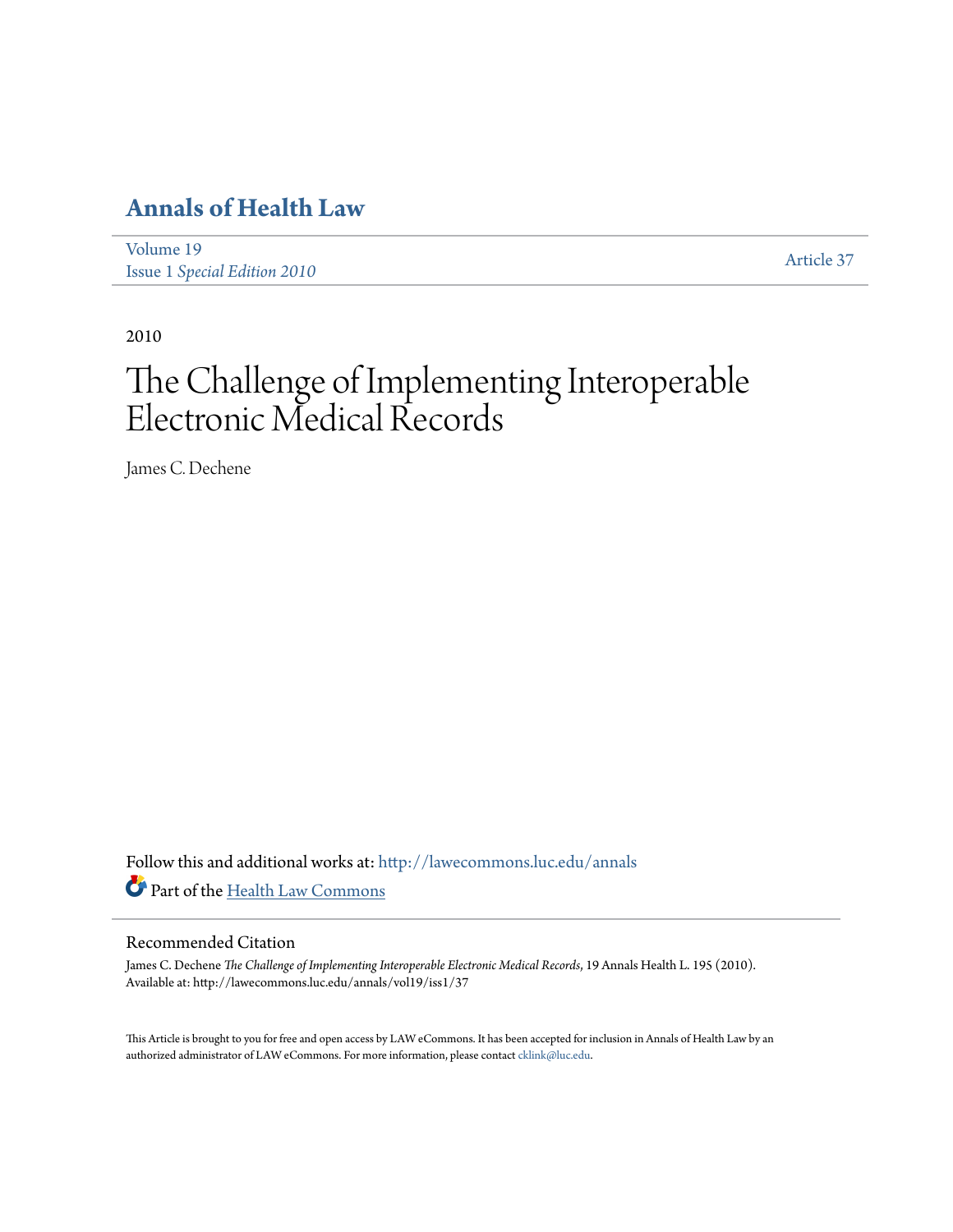### The Challenge of Implementing Interoperable Electronic Medical Records

#### *James C. Dechene\**



Encouraging health care institutions to implement a system of Electronic Medical Records (EMR) has been a prominent public policy objective for several years. The federal government has provided financial incentives as well as exemptions and safe harbors from Anti-Kickback and Stark Law provisions to encourage the widespread adoption of EMR by health care providers. A key feature viewed as essential to EMR is interoperability, generally viewed as the ability of an EMR generated

by one provider to be seamlessly accessed and integrated into the EMR of a different provider. Indeed, patients may one day have their complete EMR on a flash drive that they may take to any provider so that the patient's current provider has full access to the patient's complete medical history.

The promise of having an integrated medical record for each patient is substantial. Each treating physician would have access to all of the prior test results and medical history of the patient. Costs associated with duplicative and unnecessary testing potentially can be eliminated. The risk of providing treatments that are not necessarily in the best interest of a patient with a medical condition that was diagnosed by another provider earlier but is unknown to the current provider can be reduced. Each treating physician can have access to the overall care plan and treatment strategy pursued by prior physicians. Consequently, the implementation of interoperable EMR systems often is viewed as a primary driver for expected reduced national health care costs and improved quality of care.

Unfortunately, there appears to be a significant gap between the promise

James C. Dechene has over 25 years experience in representing health care providers on a wide variety of health law matters, both in a large international law firm and as General Counsel for an Academic Medical Center. He has taught and written widely on a variety of topics, including Fraud and Abuse and Stark, Medicare, Medicaid and other healthcare reimbursement systems and other healthcare regulatory matters. The views expressed herein are his own and should not be attributed to any other organization or entity to which Mr. Dechene has been affiliated.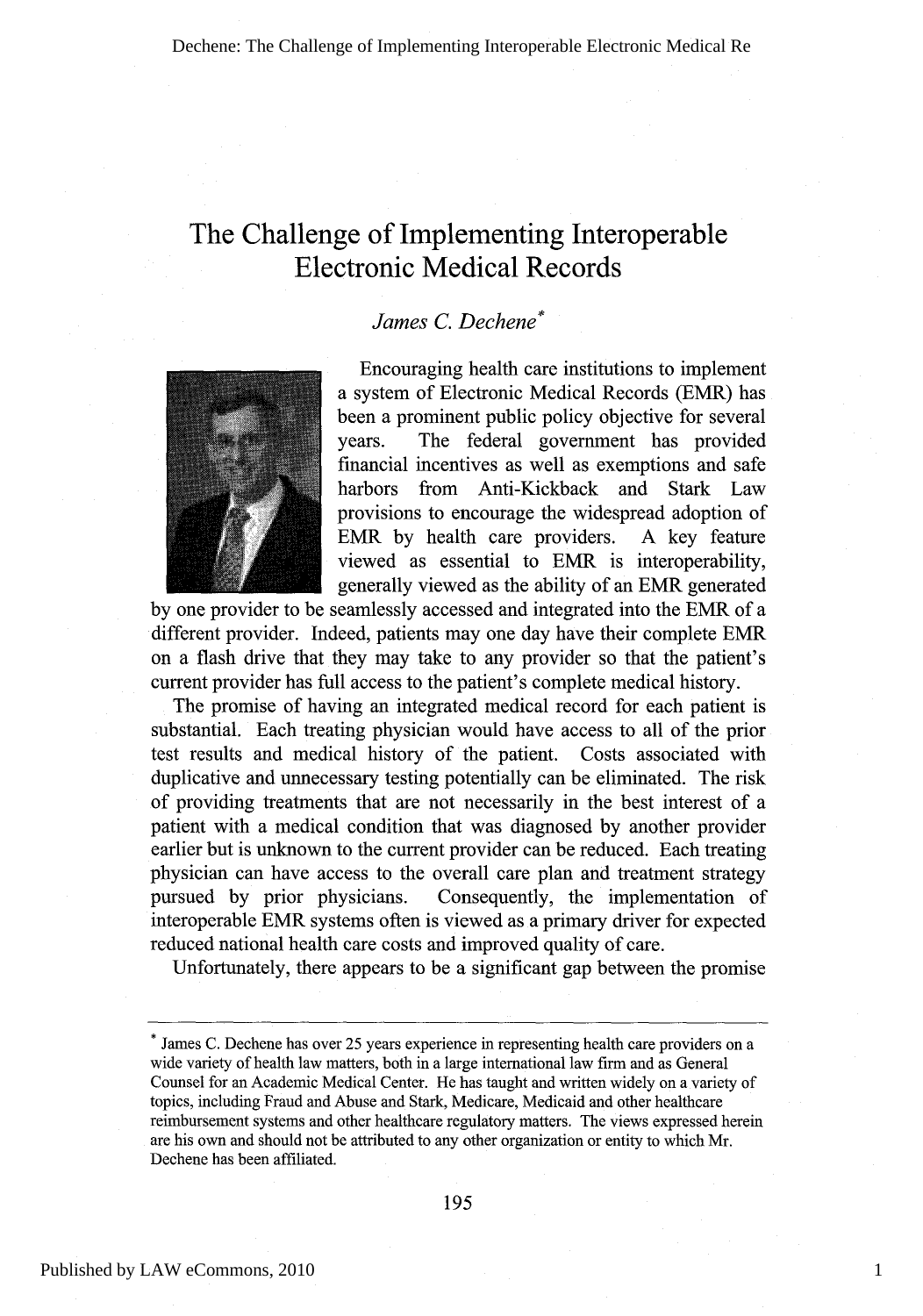#### 196 Annals of Health Law **-** 25th Anniversary Special Edition [Vol. 19

of EMR as envisioned by policy makers and the reality of EMR as currently offered by vendors. Attorneys and policy makers working with providers seeking to implement EMR need to understand the gaps and challenges of implementing a truly interoperable EMR system. This article identifies some of the issues that providers are facing in implementing EMR systems. One thing that should be clear at this point in the development of EMR is that the goal of a seamless, interoperable EMR system is still a distant dream. Policy makers should consider resolving some of the issues identified in this article through a process of standardization that helps facilitate the goal of seamless, interoperable EMR.

#### I. TECHNOLOGICAL CHALLENGES

Perhaps a starting point for understanding the challenges of EMR is to understand on a non-technical level how current EMR systems are developed. Since most lawyers do not have substantial expertise in the technology of EMR, they may not appreciate some of the difficulties posed in developing a seamless, interoperative EMR system. This section describes, on a high level, some of the challenges of connecting one EMR system to another system.

To the uninitiated, an EMR may seem a relatively straight-forward electronic database that can be easily integrated. In concept, an EMR is essentially an electronic database that includes an organized version of what historically has been part of the written medical record: a medical history, physician orders, physician notes, nursing notes, laboratory test results, radiological images, specialist physician notes, etc. An EMR would exist if all of the documentation were entered electronically into a database that organized medical history, physician orders, physician notes, nursing notes, and laboratory and other test results.. If all EMR systems had a common structure for gathering such information, it would be rather straight-forward to take information from one EMR and merge it in a consistent way with comparable information from another EMR.

In practice, however, EMR systems are much more complex. As presently designed, EMR systems attempt to merge together several different information technology (IT) systems in use by health care providers. The EMR system includes systems for patient registration (capturing patient demographics and third party payor information, preauthorization where required, etc.), systems for physician ordering of all ancillary services (pharmacy, laboratory, radiology, etc.), systems for transmitting the orders for ancillary services and the results of the ancillary services, systems for billing all services electronically to third party payors and patients, and other IT components used by providers. An EMR architecture that includes all of the IT functions needed by the provider is a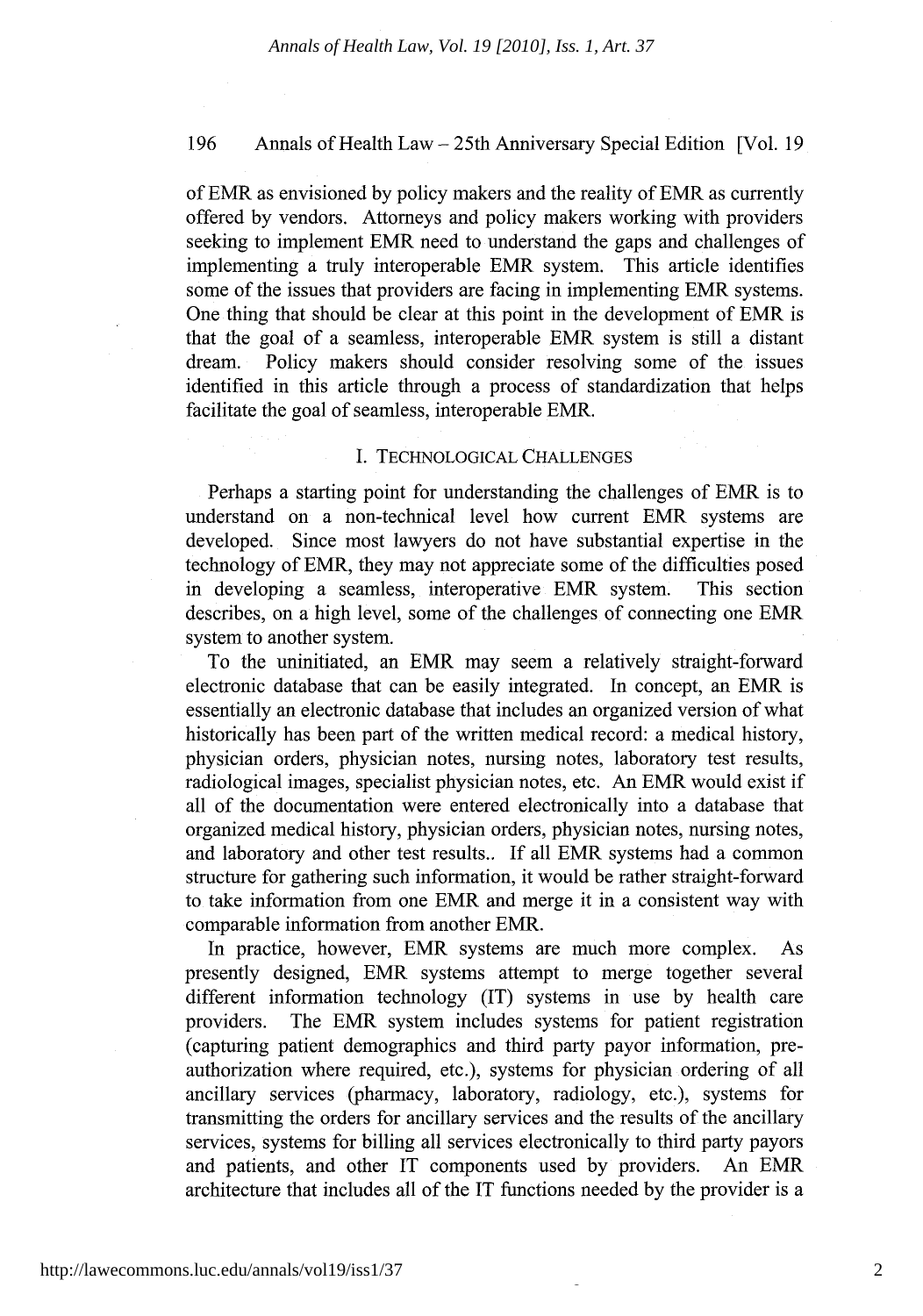good deal more complicated than an electronic database limited to the medical record.

A logical place to begin this discussion is with the ordering piece of the process. Each provider will have a unique selection of options for ordering. If a physician is ordering pharmaceuticals for a patient, the options incorporated in the EMR system will likely be limited to the formulary adopted by the provider. As each provider is likely to have a somewhat unique formulary, use of a common EMR system for multiple providers is problematic. No provider will want to include drugs that are not on that provider's formulary in its order sets.

Taking the matter further, the EMR system will essentially reflect the means by which a particular provider or medical facility cares for patients with specific medical conditions. Treatment algorithms for each medical condition are essentially coded into the EMR system. Some of those treatment algorithms may be viewed as proprietary. The treatment algorithms, and options available to physicians for treatment under the EMR system, may differ substantially among providers. The types of treatment options available at a sophisticated academic medical center are likely to be much broader than the options at a community hospital. Some of the differences reflect the technology available at a tertiary or quaternary facility versus the technology available at a community hospital. Other differences may reflect the specialists available at a particular facility. Contrary to what would normally be expected, these differences do not necessarily mean a difference in the quality of services provided. Rather, for the most part, the differences simply reflect somewhat different services.

The key point is that the optimal integrated IT system for each facility is likely to be unique. The more treatment options available at a particular facility, the more unique the optimal system will be. Forcing a system optimized for one facility onto any other facility is problematic. While systems can theoretically be tweaked to accommodate multiple facilities with unique needs, this adds complexity to the programming required and multiplies the odds for systemic problems.

For example, if the same integrated EMR system is used for three separate facilities, each of which has its own unique formulary, there will need to be a master file that includes all of the drugs on any of the formularies. Than, the system needs to be programmed to recognize that if a physician is ordering a pharmaceutical at one facility, the physician will only have access to the portion of the master file that is limited to the formulary for that facility. If a physician practices at multiple facilities and logs onto the system from a different facility, the physician will pull up an order set for the wrong facility, and may order drugs (or other treatments) that are not available at that facility.

An EMR system that imbeds all of these unique components and requires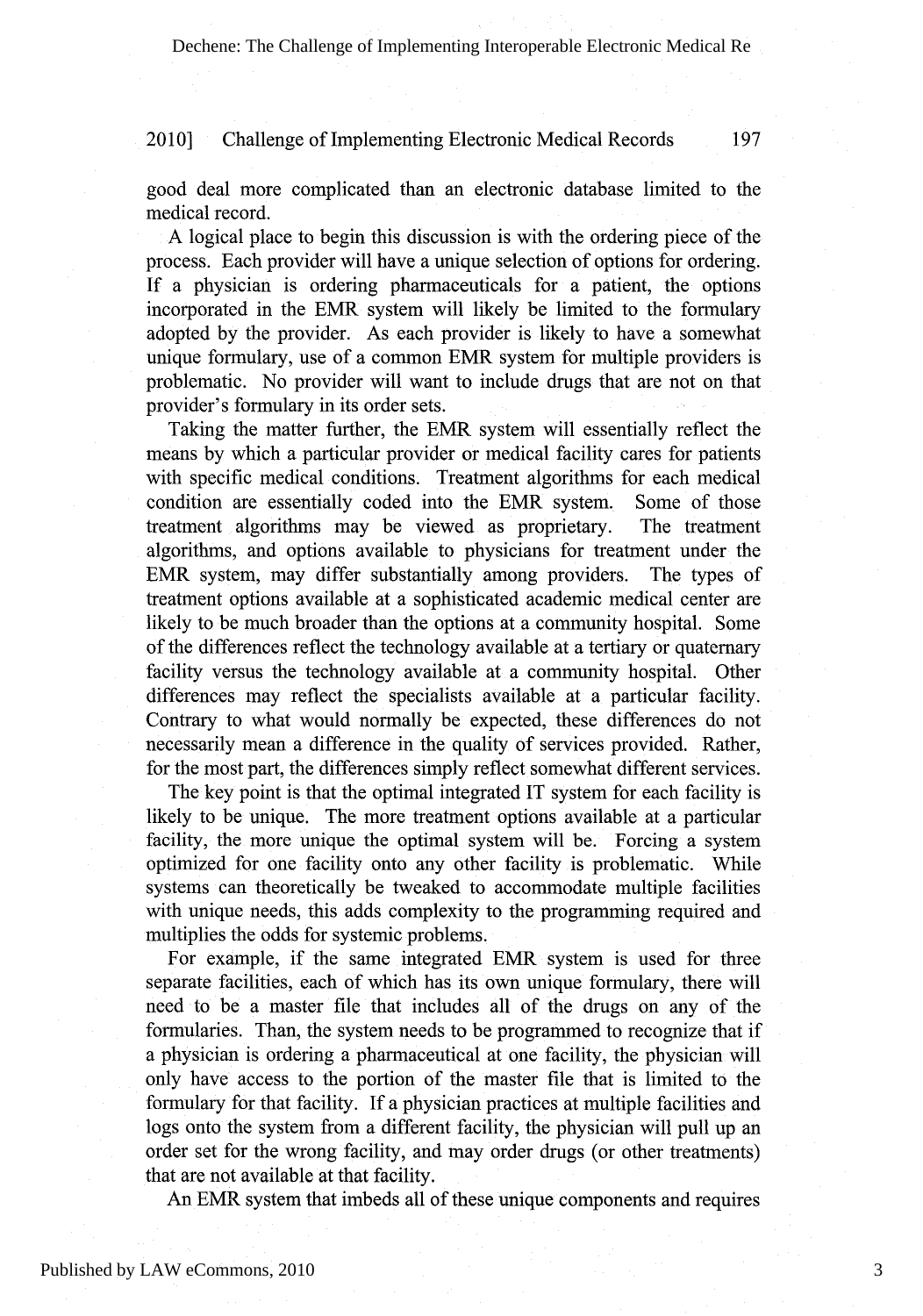#### 198 Annals of Health Law - 25th Anniversary Special Edition [Vol. 19

all other systems that connect to use the same components has the potential of hindering the principle of interoperability rather than facilitating the type of interoperability that policy makers no doubt envision. If the only way to adopt an interoperable EMR system is to pick a particular IT architecture, the EMR will only be interoperable with systems that utilize the same IT architecture. Within that IT architecture, all providers will be forced into the order sets, practice structure, charge master design, etc., of the sponsoring system. Most important, locking providers into a particular IT architecture means that each of the providers choosing that architecture will in effect be locked into connections with just one hospital system.

While there may be competitive advantages associated with a healthcare delivery system built around a limited number of mutually exclusive competing integrated healthcare systems, it is not at all clear that such a model is the most competitive and cost-effective. In any event, the decision as to whether or not our delivery system should be structured around a limited number of mutually exclusive competing integrated delivery systems should be made on the basis of something other than the IT architecture for EMR, which health care IT vendors are developing. Yet, a number of the EMR systems in development today are pushing us in the direction of a limited number of mutually exclusive integrated delivery systems.

Nor is this a case where technology is forcing healthcare into a box. The issues identified above relating to integrating EMR systems would not be a problem if either (1) the EMR system were not embedded into all of the other IT systems used in healthcare facilities; or (2) interoperability were determined at a level other than at the entire system level. However, the architecture of many EMR systems currently has both features. An architecture which does not facilitate easy interoperability with completely separate systems poses a challenge to the goal of universal adoption of EMR in a manner in which EMR from any facility is readily made available in a seamless way to every other provider in the country.

There is a potential solution to this dilemma. Given the substantial amounts of subsidies that the federal government is prepared to dispense to encourage the adoption of EMR, it would behoove policy makers to consider imposing conditions on these subsidies, and limits on safe harbors and exceptions to EMR systems designed with a truly open architecture.

The solution entails viewing the EMR system as two separate components. The first component is the IT architecture around the customized health information systems utilized by any individual provider. That IT architecture is the aspect of the system that will, and should, continue to be tailored to each facility. The order sets, charge master codes, security settings for ordering and entry of orders for each unique health system will be embedded within the IT architecture. Each health system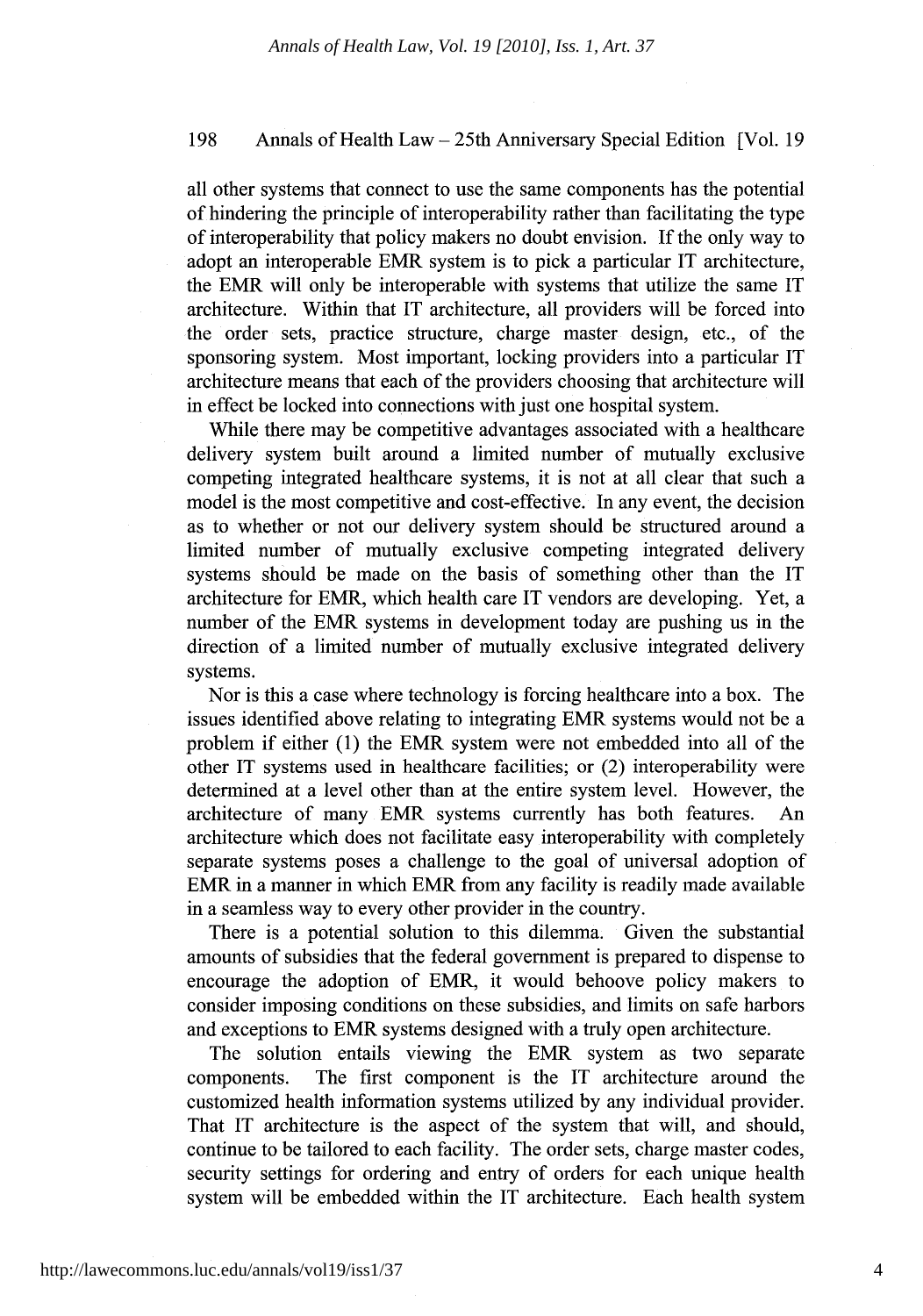should incur the costs of its own architecture, without a subsidy from potential partners.

The second component in the EMR system is the individual medical record itself. The record should be viewed as separate and distinct from the manner in which the record was created. Any EMR from any system should be readily readable and integrated into any other EMR system in use by any other provider. To achieve that result would entail imposing substantial standards and requirements on the individual record component of EMR. Those standards should identify key universal components for all EMR: medical history, physician notes, physician orders, nursing notes, diagnostic test results (including standards for clinical laboratory test reports, radiological imaging test results, storage of underlying images, ultrasounds, EKGs, etc.). Then, for each component, there should be either a common format for saving the information or a common data protocol in which all of the information is saved.

Requiring adherence to standards for all of the components of the EMR record itself (as opposed to the overall IT system which is used to build the individual EMR record) should facilitate development of systems that can pull up and integrate the EMR entries created by any other EMR system into the EMR system utilized by a particular provider. The test should be whether (1) any EMR system can pull up and seamlessly incorporate into the EMR record of the provider using the system all of the components, in the right format and (2) whether the EMR saved by any EMR system is in the standard format so that all of the components are recognized and saved by any other EMR system that utilizes the EMR standards. The system should save all diagnostic test results in the same place, all physician notes in the same place, all nursing notes in the same place so that any physician has ready access to the complete medical record. It should not be viewed as sufficient if all of the records are available, if all of the other components, such as diagnostic test results, are not also saved and incorporated in the place designated for each component.

If each EMR system utilized the same national standard then patients could readily move from one provider to another without being disadvantaged if the new provider does not have full and seamless access to the patient's complete medical history. The promise of EMR likely will not be satisfied unless there are clear standards on the format and location of each component of each EMR record entry.

#### II. LEGAL IMPEDIMENTS

The second impediment to the promise of EMR is a conflict between federal and individual state limitations and restrictions on medical records. States frequently impose strict limitations on the release of certain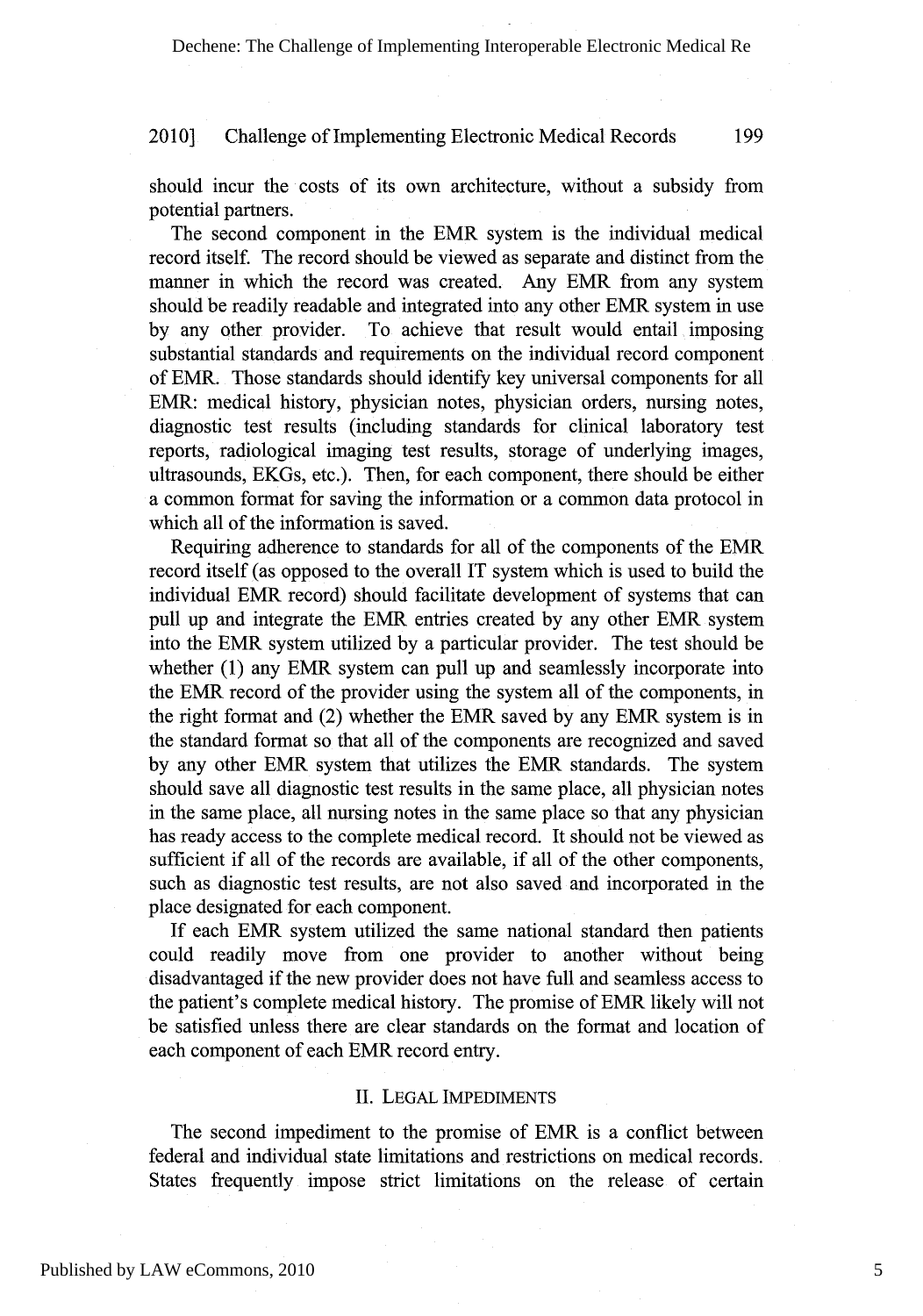#### 200 Annals of Health Law – 25th Anniversary Special Edition [Vol. 19]

information, such as information relating to mental health diagnoses and care, HIV status and treatment, and information regarding minors. Similarly, there are federal laws that limit the disclosure of certain health information. As the EMR technology moves in the direction of open access to the entire medical record by any treating health care provider, there are substantial concerns as to whether the open access will put a provider in violation of some of these requirements.

If, for example, a state law strictly limits the disclosure of any information related to a mental health diagnosis or treatment, providers may need to block or pull out EMR data that relates to such matters. Of course, there are troubling policy and quality concerns associated with blocking another treating physician's access to such information. One would think that knowledge of a mental health diagnosis or a prescription to certain behavioral health pharmaceuticals is as important to a subsequent treating physician as any other patient information. However, some state laws limit and protect certain types of medical information. Any provider in a state that prohibits or restricts disclosure of some EMR information faces challenges in constructing a truly seamless EMR system.

In some cases, providers have addressed the situation by "locking down" some protected portions of the EMR. While such a solution may be necessary to keep the provider in compliance with applicable law, it limits the utility of EMR. There also are challenges associated with a lock down of only a portion of the record. For example, pulling chart entries for physician notes relating to behavioral health treatment would not solve the problem of blocking access to orders for behavioral health pharmaceuticals. Blocking a portion of pharmaceutical orders would not protect against the release of information in some diagnostic tests that might disclose that a patient either had a particular diagnosis, or that the patient was on certain medications.

It is quite challenging for a provider seeking to have interoperable EMR to comply with some of the restrictions on the disclosure of certain information. It is even more challenging when providers may be given access to information from providers in another state, as states may impose different restrictions and limitations on the use or further disclosure of such information. Clearly, if the promise of EMR is to be realized, there should be some legislative and regulatory attention given to these issues.

In view of the variety of differing laws of multiple jurisdictions, it would seem that the most appropriate solution would be a federal law that clearly preempts conflicting state laws. To the extent that federal policy intends to encourage the deployment of EMR on a basis that permits patients to have the complete medical record available to any provider that they see, Congress should expeditiously enact a statute that sets forth reasonable requirements for maintaining the confidentiality of records, while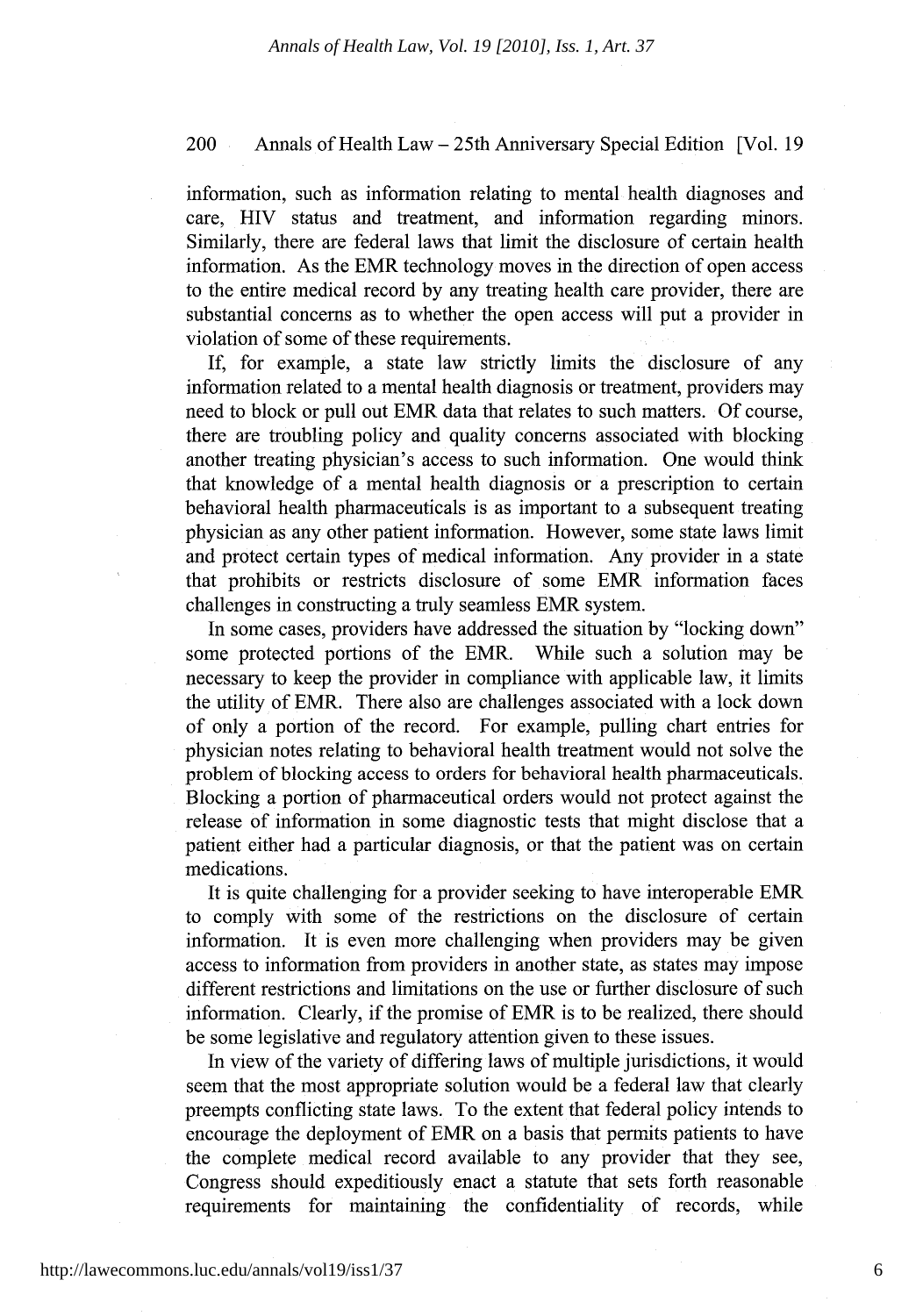permitting any health care provider with appropriate access (and in the case of treating physicians, most likely full access) to the complete EMR record of the patient.

Absent a federal law protecting the release of the full EMR to another treating provider, providers will need to "protect" substantial portions of the EMR from disclosure to other treating professionals. In an effort to avoid violations of various restrictions, providers can be expected to protect portions of the medical record over-inclusively. The only practical solution to this barrier is a broad federal law that explicitly preempts any conflicting state, local, or other federal laws that might preclude release of certain portions of the EMR.

#### III. PRIVACY CHALLENGES

The third barrier to achieving the promise of seamlessly integrated EMR is protection of privacy. Once again, the solution to this challenge will require a federal legislative fix. The challenge of privacy stems from EMR vendors adopting their own views on protecting the privacy of the EMR. Additionally, since the EMR vendor is generally not the party that would be accountable for a violation of privacy requirements, the legislative solution may require creativity to encourage EMR system vendors to offer security features that match federal requirements.

In the absence of legislation in this area, EMR vendors are developing their own systems to permit access to EMR by any healthcare provider who is treating a patient. These EMR everywhere products generally establish a protocol designed by the EMR vendor. Healthcare providers often view the security/privacy protocols established by EMR vendors as inadequate. In the absence of legislation that both gives providers a privacy "safe harbor" and encourages EMR vendors to meet the federal requirements for any safe harbor, health care providers will be caught between privacy concerns and the pressure to participate in EMR products that reflect the promise of seamless EMR systems.

Of course, EMR vendors can be expected to both pressure their clients to utilize their EMR everywhere products and to implement commercial security systems that may not meet the enhanced privacy security systems for medical records. Indeed, some EMR products permit access to medical records if the requestor has access to name, address, birth date and one or two other pieces of information to which a any "snooper" may have access. Because the security system for EMR everywhere access generally must be standard for all users of the system, purchasers of EMR systems generally lack the commercial leverage to dictate the security system. Federal standards are the only potentially effective leverage against vendors. Perhaps, then, access to federal funds to support the development of EMR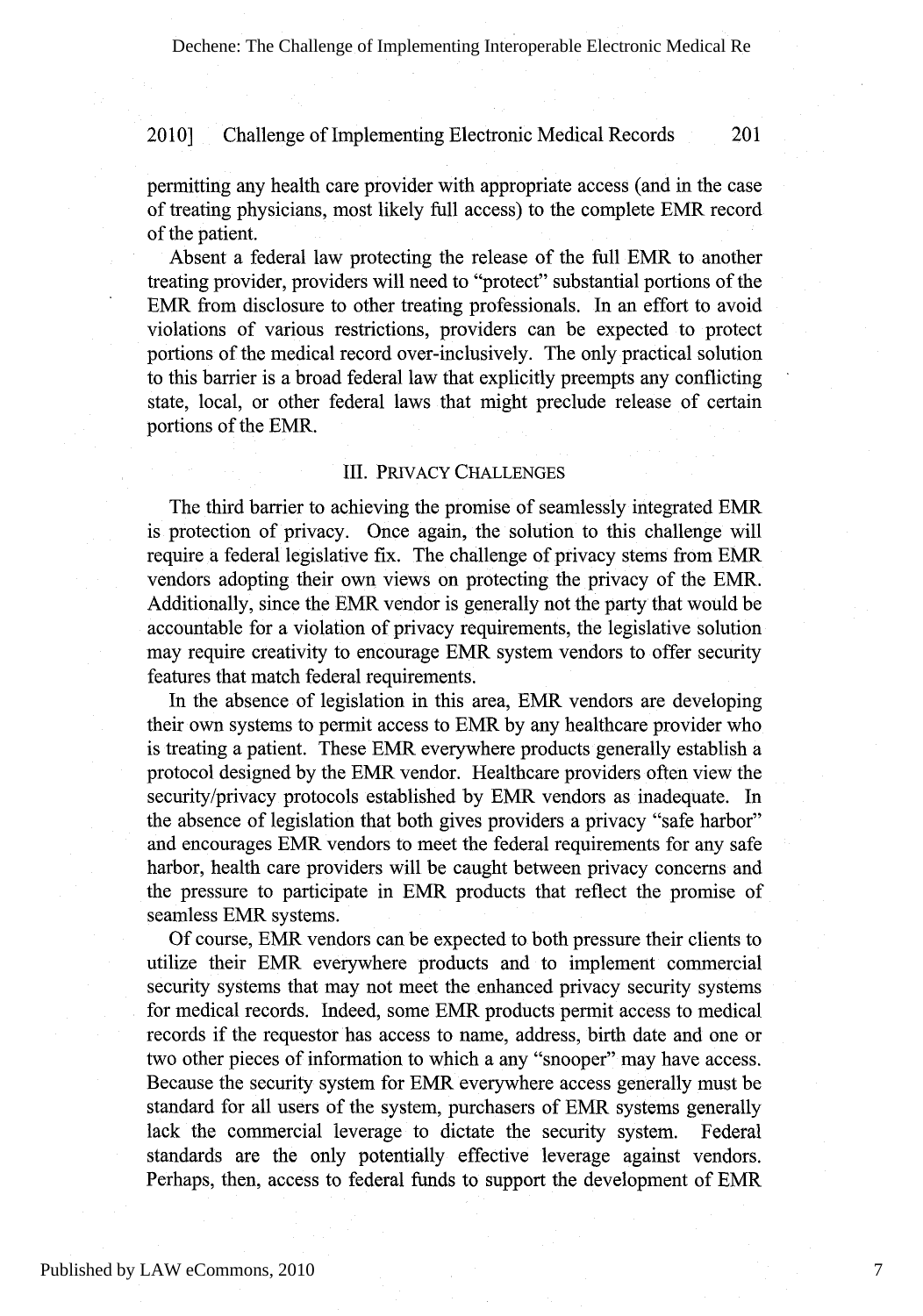#### 202 Annals of Health Law - 25th Anniversary Special Edition [Vol. 19

can be conditioned on EMR everywhere products meeting defined federal standards for security.

Even with federal security standards, there still will be instances of "snooping" in patient records. Federal law should determine who bears the responsibility for such violations. If the promise of EMR is to be fulfilled, legal responsibility for unauthorized disclosure or access should be limited to the person who obtained unauthorized access, and perhaps the employer of any person obtaining access if traceable to procedural deficiencies of the employer. A provider who participates in an EMR everywhere system that satisfies potential federal standards for security should not be held accountable for unauthorized access by someone not under the control of the provider. If the initial provider faced legal responsibility for access to the provider's records by persons working for another entity, who are in no sense under the control and direction of the initial provider, the risk of security breaches would be too great to facilitate EMR access. If public policy intends to facilitate ready access to EMR records, providers who participate in EMR everywhere services that meet federal security requirements should be immunized from claims for breaches by others not associated with the provider.

#### IV. CONCLUSION

EMR systems hold much promise for increasing the quality and the costeffectiveness of care. IT support behind EMR systems can assist in improving care by creating consistent plans of care and medical practices. However, if the promise of EMR is to be fulfilled, policy makers should consider and appropriately address the issues identified in this article.

Perhaps the best way for policy makers to craft approaches to these issues would be to interact with healthcare IT professionals in order to understand how prominent EMR systems are constructed. The goal of any policy solution should be to encourage and support the adoption and use of EMR systems. At the same time, policy should seek to be as neutral as possible with respect to the impact of EMR systems on the structure of healthcare delivery systems. That means that EMR systems should be mandated to be completely open, but with standards to assure that all EMR systems can collate and integrate EMR from any other system. The selection of an EMR system should not lock any provider into working only with other providers which have the same EMR system.

Finally, more work needs to be done on addressing the privacy issues associated with making EMR records broadly available to any other provider treating the patient. There is a clear trade-off between broad access and privacy. Care must be taken to not err on the side of privacy constraints to the point of impeding the development of an EMR system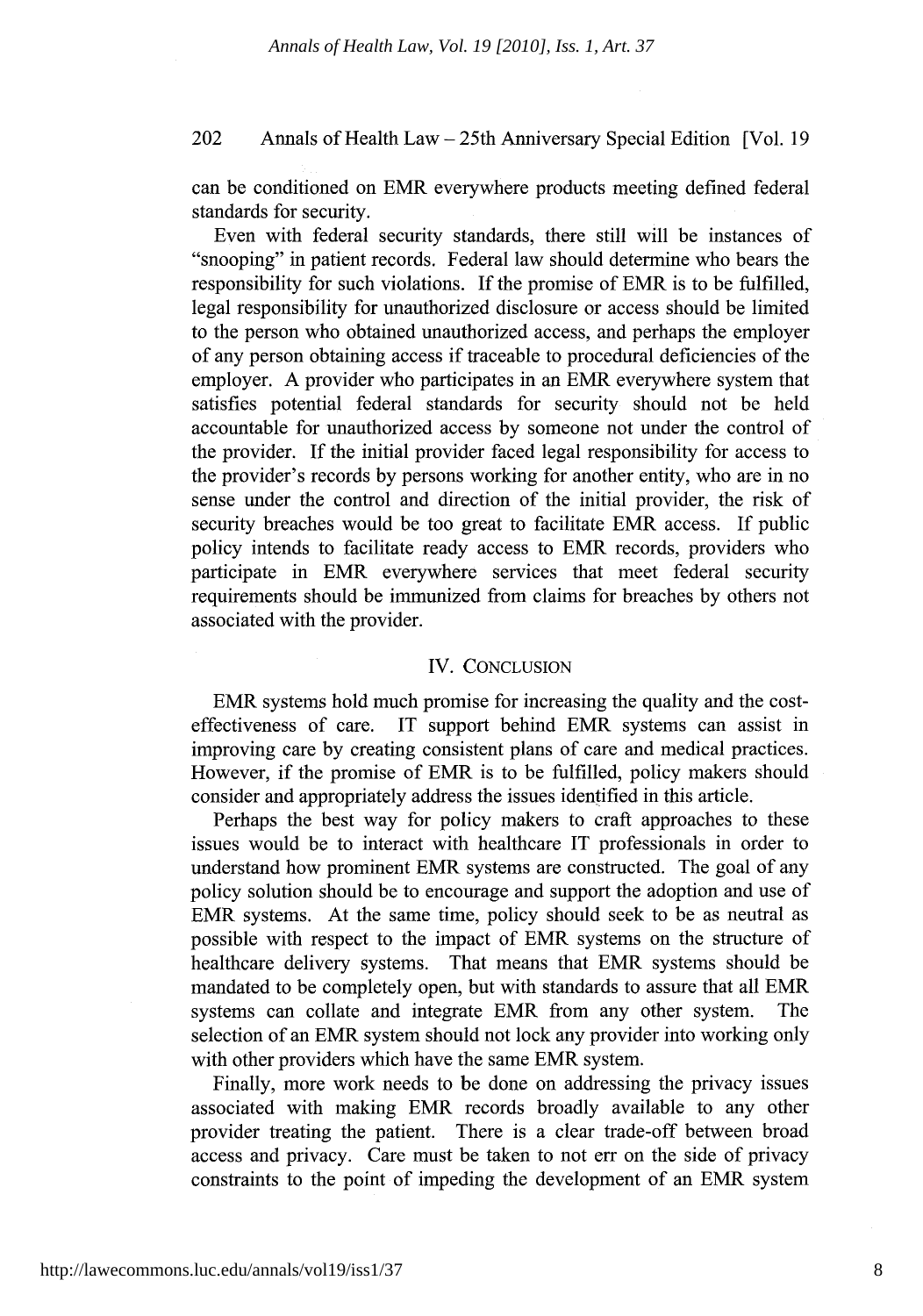that provides full access to the complete medical record of a patient by every provider treating the patient.